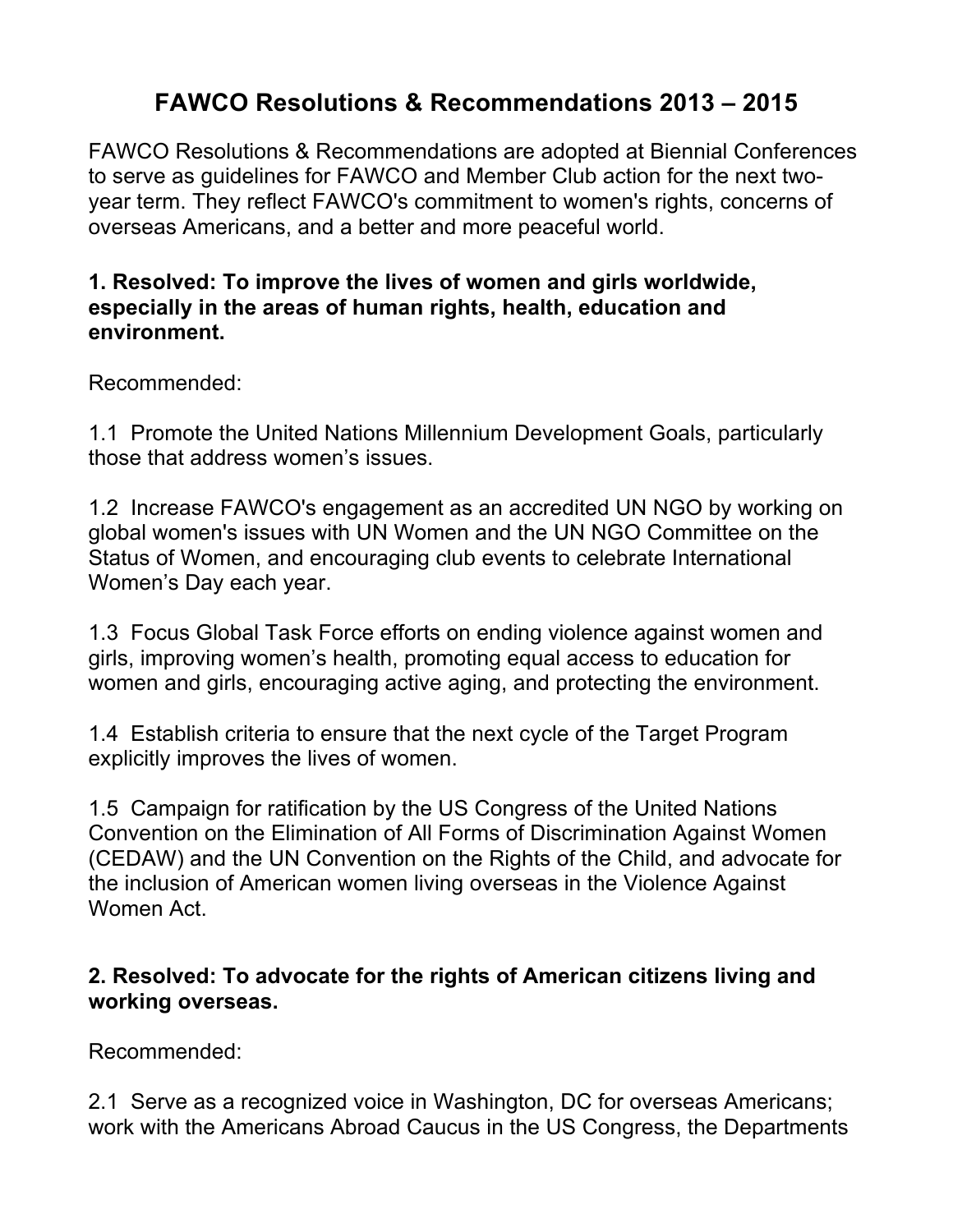of State, Treasury and Defense, and partner organizations to shape US legislation and regulations that address the special needs of Americans living abroad, including voting rights, citizenship rights, taxation and banking.

2.2 Provide tools and information to empower overseas Americans to more effectively manage the tax, banking and legal complexities of their overseas lives.

2.3 Disseminate overseas voter registration information, promote and facilitate voting from overseas, and encourage active citizenship.

2.4 Keep FAWCO members informed about issues arising in the US that can have an impact on Americans living and working overseas.

2.5 Advocate for more effective representation in Washington for US citizens overseas.

2.6 Contribute to efforts to obtain reliable statistics on Americans overseas.

#### **3. Resolved: To support member club success by strengthening the FAWCO network and expanding access to ideas, information and club development resources.**

Recommended:

3.1 Provide opportunities for member club presidents and FAWCO representatives to exchange ideas, information and resources, share best practices, and learn from one anothers' experiences in order to develop and sustain more successful clubs.

3.2 Improve the user-friendliness of FAWCO's website, making it more attractive, informative and useful to members of FAWCO clubs as well as other women living internationally.

3.3 Stay abreast of the latest available technologies to facilitate communication and promote FAWCO programs.

3.4 Encourage more active participation of member clubs in conferences, regional meetings and FAWCO committees.

3.5 Strengthen the FAWCO network by attracting new member clubs, both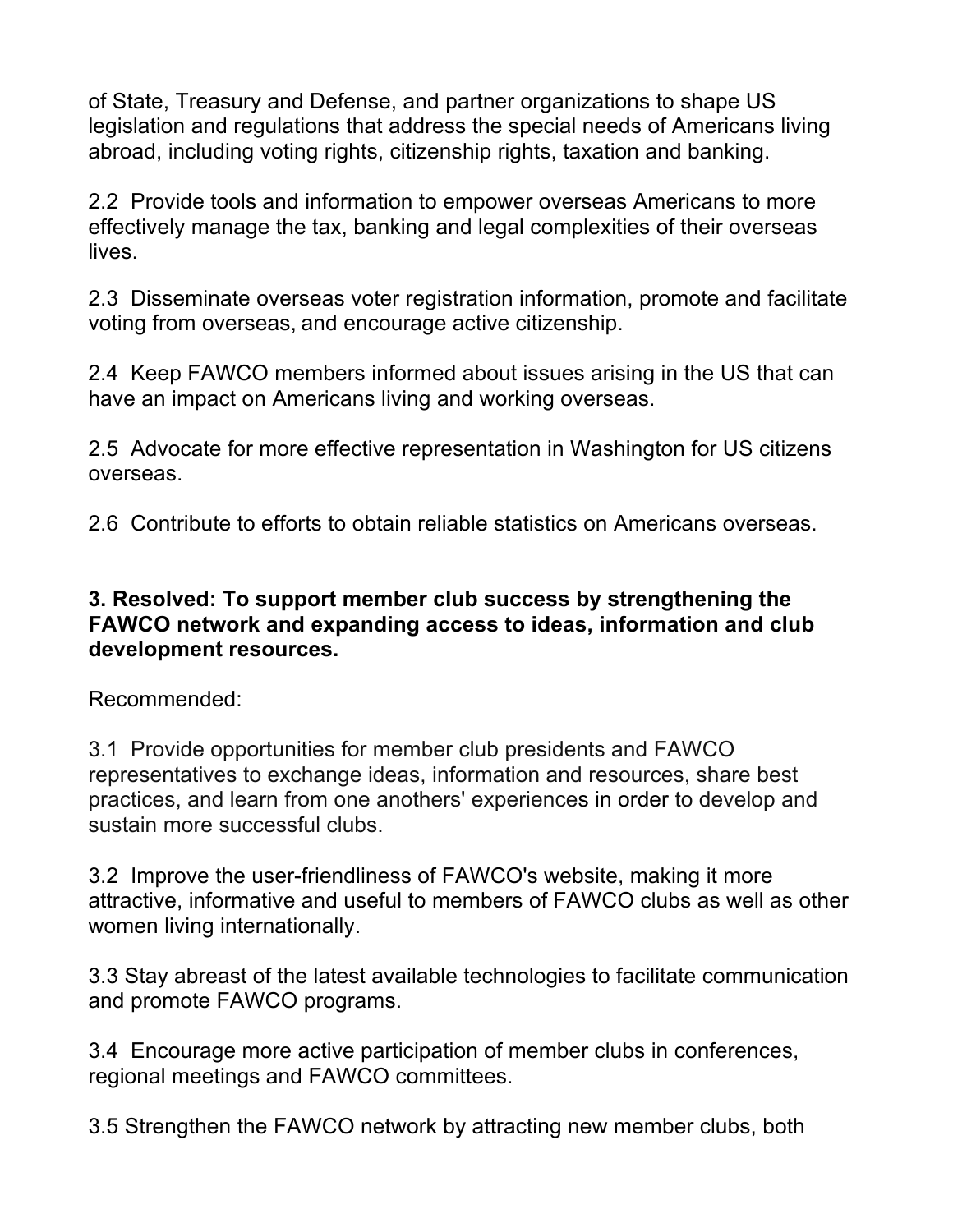American and international.

## **4. Resolved: To contribute to a better and more peaceful world by encouraging all members of FAWCO clubs to practice good global citizenship.**

Recommended:

4.1 Promote opportunities for member clubs to get involved in FAWCO's work on global issues and philanthropy.

4.2 Champion the role of the UN in promoting world peace and improving lives; raise awareness of the work of the UN and encourage member clubs to observe UN Day each year.

4.3 Promote cross-cultural understanding and respect for international perspectives through FAWCO's Sharing Cultures Global Task Force, and at conferences and meetings; encourage member clubs to participate actively in their communities and collaborate with other international organizations.

4.4 Work to meet the educational needs of bi-cultural children and those who learn differently living overseas.

4.5 Encourage international members to stay informed about legislation in their home countries that affects their rights and responsibilities as overseas citizens.

4.6 Serve as models of environmental stewardship by taking steps to reduce the impact of climate change: recycle, reduce energy and water consumption, offset the impact of air travel, and adopt green measures in our daily lives.

# **Appendix : UN Millennium Development Goals**

Eradicate extreme poverty and hunger.

Achieve universal primary education.

Promote gender equality and empower women.

Reduce child mortality.

Improve maternal health.

Combat HIV/AIDS, malaria and other diseases.